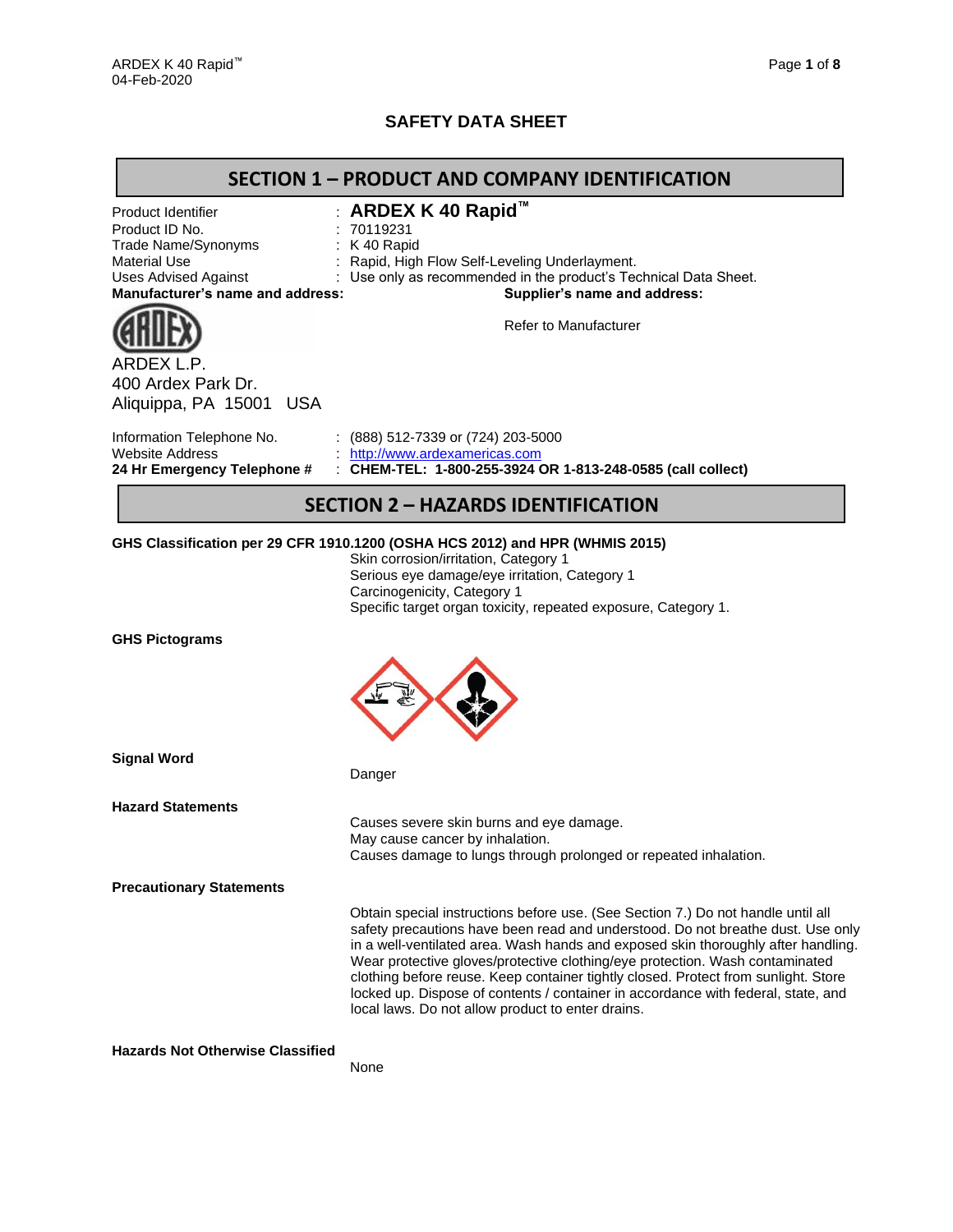Г

#### **% With Unknown Acute Toxicity** : Up to 90% by weight of this product consists of ingredients with unknown acute toxicity.

## **SECTION 3 – COMPOSITION/INFORMATION ON INGREDIENTS**

| Ingredients                | CAS#       | % (by weight) |
|----------------------------|------------|---------------|
|                            |            |               |
| Calcium aluminate cement   | 65997-16-2 | $10 - 30$     |
| Crystalline silica, quartz | 14808-60-7 | $10 - 30$     |
| Limestone                  | 1317-65-3  | $10 - 30$     |
| Calcium sulfate            | 7778-18-9  | $10 - 30$     |
| Portland cement            | 65997-15-1 | $10 - 30$     |
| Vinyl acetate copolymer    | 24937-78-8 | $1 - 5$       |

The exact percentages of the ingredients have been withheld by the manufacturer as trade secrets.

|                                         | <b>SECTION 4 - FIRST AID MEASURES</b>                                                                                                                                                                                                                                                                                                                            |
|-----------------------------------------|------------------------------------------------------------------------------------------------------------------------------------------------------------------------------------------------------------------------------------------------------------------------------------------------------------------------------------------------------------------|
| General                                 | : Call a Poison Center or doctor if you feel unwell.                                                                                                                                                                                                                                                                                                             |
| <b>Inhalation</b>                       | Remove person to fresh air and keep at rest in a position comfortable for<br>breathing. Get medical attention.                                                                                                                                                                                                                                                   |
| <b>Skin contact</b>                     | Remove contaminated clothing. Flush affected skin with water. If irritation or rash<br>occurs, seek medical attention/advice.                                                                                                                                                                                                                                    |
| Eye contact                             | Rinse cautiously with water for several minutes. Remove contact lenses, if present<br>and easy to do. Continue rinsing. Get medical attention.                                                                                                                                                                                                                   |
| Ingestion                               | : Rinse mouth. Do NOT induce vomiting. Call a POISON CENTER or<br>doctor/physician if you feel unwell.                                                                                                                                                                                                                                                           |
| <b>Notes for Physician</b>              | : Treat symptomatically.                                                                                                                                                                                                                                                                                                                                         |
|                                         | Signs and symptoms of short-term (acute) exposure                                                                                                                                                                                                                                                                                                                |
| Inhalation                              | : Symptoms may include coughing and shortness of breath.                                                                                                                                                                                                                                                                                                         |
| Skin                                    | Symptoms may include redness and itching. Contact with wet material, or moist<br>areas of skin, causes skin burns. Skin thickening, cracking, or fissuring may occur.                                                                                                                                                                                            |
| Eyes                                    | : Direct contact may strongly irritate or burn the eyes. Could cause blindness.                                                                                                                                                                                                                                                                                  |
| Ingestion                               | : Symptoms such as gastric pain, nausea, vomiting, and diarrhea may occur.                                                                                                                                                                                                                                                                                       |
| Effects of long-term (chronic) exposure |                                                                                                                                                                                                                                                                                                                                                                  |
|                                         | Prolonged inhalation may cause adverse lung effects with symptoms including<br>coughing and shortness of breath. Repeated or prolonged inhalation of fine dusts<br>may cause severe scarring of the lungs, a disease called silicosis, and alveolar<br>proteinosis (lower lung disease). Silicosis has been linked to kidney damage and<br>autoimmune disorders. |
|                                         | Indication of need for immediate medical attention or special treatment                                                                                                                                                                                                                                                                                          |
|                                         | Difficulty breathing persists after removing the person to fresh air.<br>Any burn to the skin.<br>Any exposure to the eye which causes irritation.<br>Ingestion.                                                                                                                                                                                                 |
|                                         | <b>SECTION 5 - FIRE FIGHTING MEASURES</b>                                                                                                                                                                                                                                                                                                                        |
| Suitable extinguishing media            | : Carbon dioxide, dry chemical powder, foam.                                                                                                                                                                                                                                                                                                                     |

| <b>Panapio Uninguioning mound</b> | . Cancon dioxido, ary chomical powder, redim.                                                                    |
|-----------------------------------|------------------------------------------------------------------------------------------------------------------|
|                                   | Unsuitable extinguishing media : Water. Water will damage the paper bags. Contact of the product with water will |
|                                   | form caustic alkaline material.                                                                                  |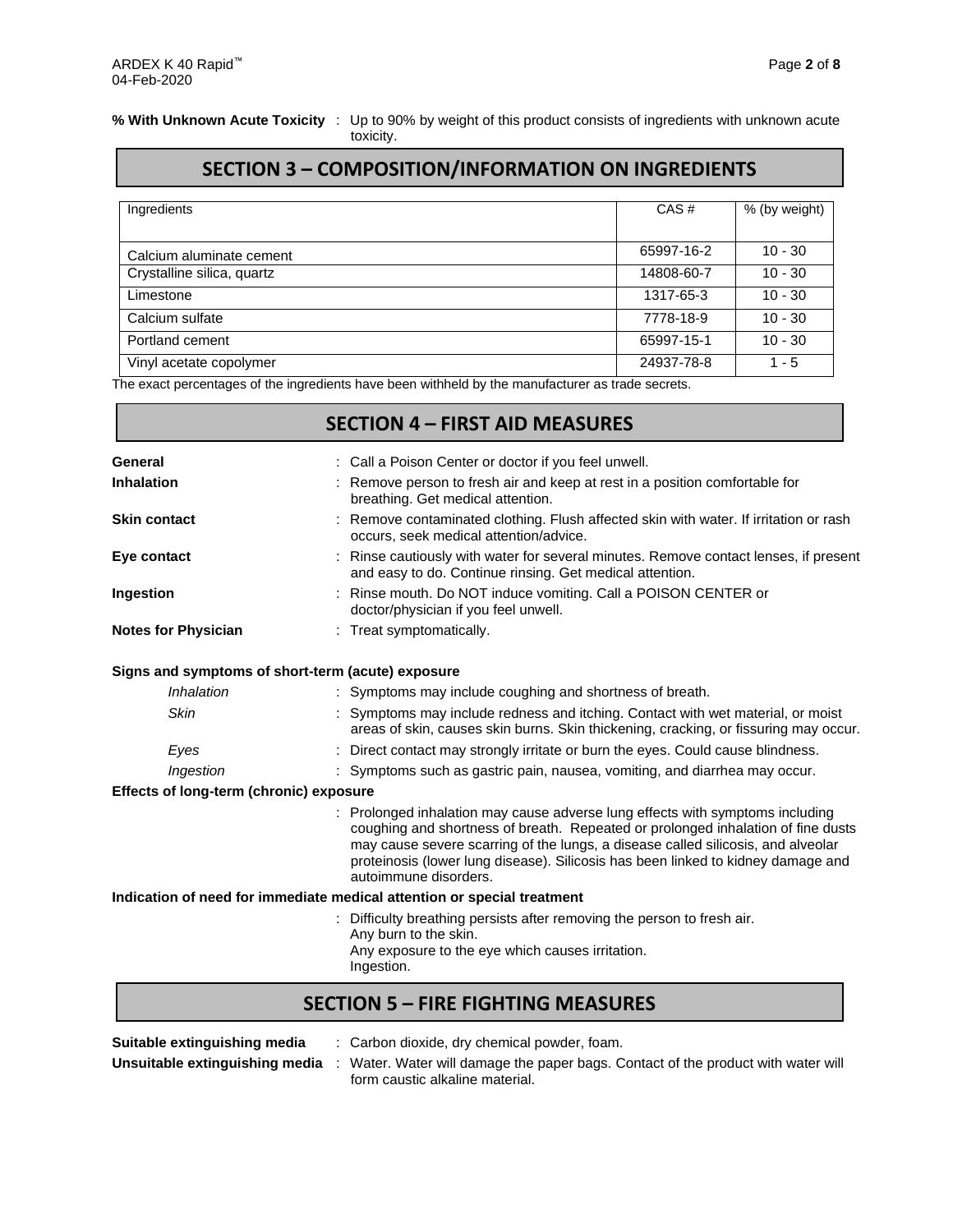|                                            | Hazardous combustion products: Calcium oxide, calcium oxalate, acetic acid, formic acid, formaldehydes, carbon<br>monoxide, and carbon dioxide.                                                               |
|--------------------------------------------|---------------------------------------------------------------------------------------------------------------------------------------------------------------------------------------------------------------|
| Special fire-fighting procedures/equipment |                                                                                                                                                                                                               |
|                                            | : Firefighters should wear proper protective equipment and self-contained breathing<br>apparatus with full face piece operated in positive pressure mode. Move<br>containers from fire area if safe to do so. |
| <b>Environmental precautions</b>           | : Do not allow material to enter drains or contaminate ground water system.                                                                                                                                   |
| Fire hazards/conditions of flammability    |                                                                                                                                                                                                               |
|                                            | : Product is not flammable. Packaging is paper and plastic.                                                                                                                                                   |

**Flammability classification (OSHA 29 CFR 1910.1200, WHMIS 2015)**

: Not flammable

## **SECTION 6 – ACCIDENTAL RELEASE MEASURES**

| <b>Personal precautions</b>                           | : Restrict access to area until completion of clean-up. All persons dealing with<br>clean-up should wear the appropriate chemically protective equipment.                                                                                                                                                                                                       |
|-------------------------------------------------------|-----------------------------------------------------------------------------------------------------------------------------------------------------------------------------------------------------------------------------------------------------------------------------------------------------------------------------------------------------------------|
| <b>Protective equipment</b>                           | : Refer to Section 8 for additional information on acceptable personal protective<br>equipment.                                                                                                                                                                                                                                                                 |
| <b>Emergency Procedures</b>                           | : This product does not contain chemicals requiring EPA notification for spills. In<br>case of a chemical spill, call the emergency telephone number listed in Section 1.                                                                                                                                                                                       |
|                                                       | US CERCLA Reportable quantity (RQ): None reported.                                                                                                                                                                                                                                                                                                              |
| Methods and materials for containment and cleaning up |                                                                                                                                                                                                                                                                                                                                                                 |
|                                                       | : Ventilate area of release. Stop spill or leak at source if safely possible. Contain<br>material, preventing it from entering sewer lines or waterways. Using HEPA<br>vacuum, or other dustless methods, gather up spilled material and place in<br>suitable container for later disposal (see Section 13). Notify the appropriate<br>authorities as required. |
| <b>Prohibited materials</b>                           | : Avoid adding water. This product becomes alkaline when wet.                                                                                                                                                                                                                                                                                                   |
| <b>Environmental precautions</b>                      | : Do not allow product to enter drains or waterways. Do not allow material to<br>contaminate ground water system.                                                                                                                                                                                                                                               |
|                                                       | $\sim$ $\sim$ $\sim$ $\sim$ $\sim$ $\sim$ $\sim$                                                                                                                                                                                                                                                                                                                |

- **Reference to other sections** : See Section 13 for disposal information.
	- **SECTION 7 – HANDLING AND STORAGE**

| <b>Special instructions</b><br>Safe handling procedures | : Use ventilation to control levels of dust in the work area.<br>: Wear chemically resistant protective equipment during handling. Use in a<br>well-ventilated area. Training the workers on the potential health hazards<br>associated with product dust is important. Secondary inhalation exposures could<br>occur when cleaning equipment, or when removing or laundering the clothing. Do<br>not breathe dust. Avoid and control operations which create dust. Keep containers<br>tightly closed when not in use. Wash hands and exposed skin thoroughly after<br>handling. |
|---------------------------------------------------------|----------------------------------------------------------------------------------------------------------------------------------------------------------------------------------------------------------------------------------------------------------------------------------------------------------------------------------------------------------------------------------------------------------------------------------------------------------------------------------------------------------------------------------------------------------------------------------|
| <b>Storage requirements</b>                             | : Store in a cool, dry place. Store away from heat and open flame. Avoid storing in<br>direct sunlight. Store in original container. Keep tightly closed when not in use.<br>Store locked up. Keep out of reach of children.                                                                                                                                                                                                                                                                                                                                                     |
| Incompatible materials                                  | : Keep away from strong acids and oxidizing agents. (See Section 10.)                                                                                                                                                                                                                                                                                                                                                                                                                                                                                                            |
| Special packaging materials                             | : Always keep in containers made of the same materials as the supply container.                                                                                                                                                                                                                                                                                                                                                                                                                                                                                                  |

# **SECTION 8 – EXPOSURE CONTROLS AND PERSONAL PROTECTION**

|  | <b>Permissible Exposure Limits</b> |
|--|------------------------------------|
|--|------------------------------------|

: No exposure limits have been established for the product itself. Below are exposure limits for the components in the product.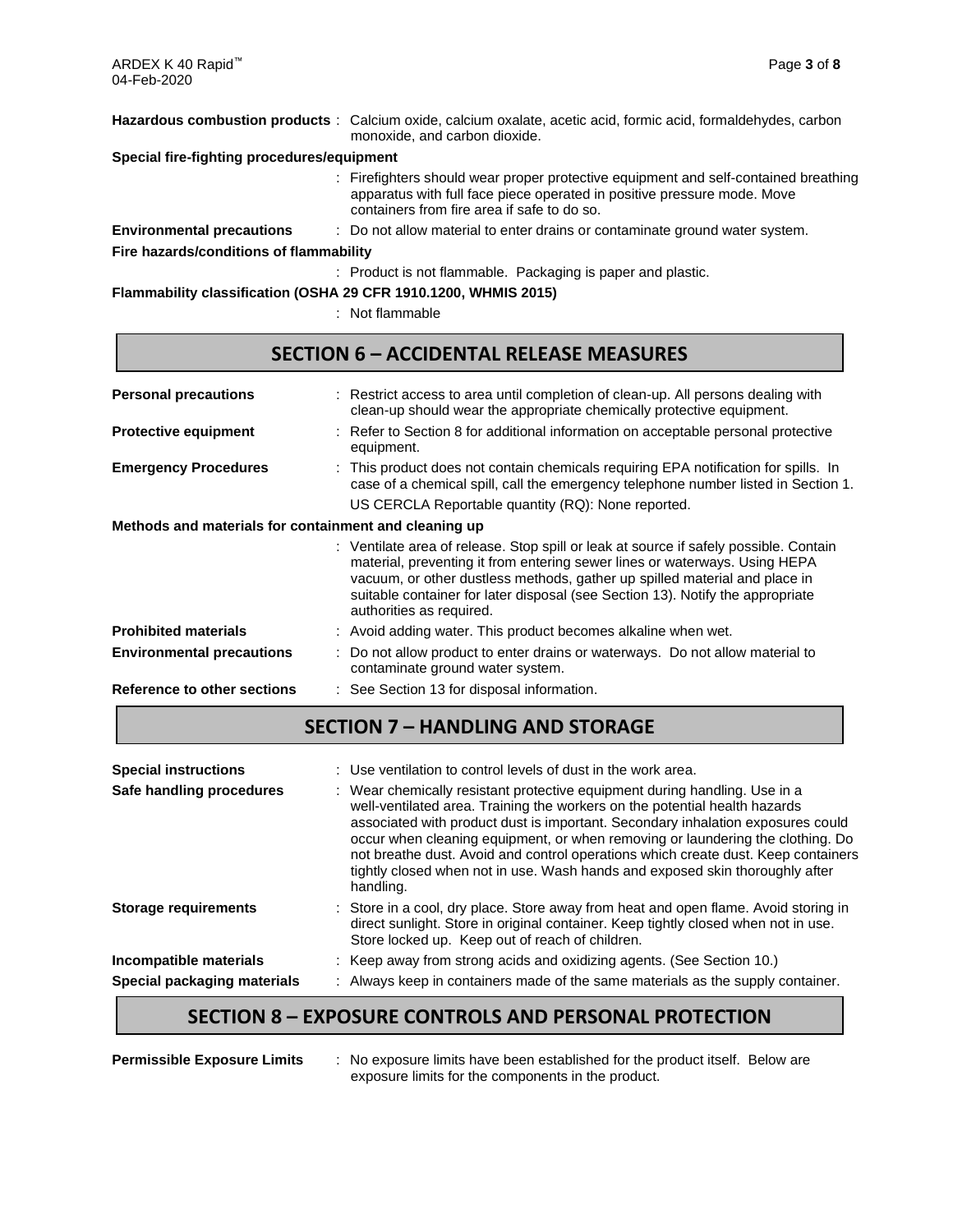| <b>Threshold Limit Values</b> | CAS#       | <b>ACGIH TLV</b>                                                                   |             | <b>OSHA PEL</b>                                                   |             |
|-------------------------------|------------|------------------------------------------------------------------------------------|-------------|-------------------------------------------------------------------|-------------|
| for the Ingredients           |            | <b>TWA</b>                                                                         | <b>STEL</b> | <b>PEL</b>                                                        | <b>STEL</b> |
| Calcium aluminate cement      | 65997-16-2 | 1 mg/m $3$ (as<br>Aluminum<br>metal and<br>insoluble<br>compounds)                 | N/Av        | N/Av                                                              | N/Av        |
|                               |            |                                                                                    |             |                                                                   |             |
| Crystalline silica, quartz    | 14808-60-7 | 0.025 mg/m <sup>3</sup><br>(respirable<br>fraction)                                | N/Av        | $0.05$ mg/m <sup>3</sup><br>(respirable)<br>(final rule<br>limit) | N/Av        |
| Limestone                     | 1317-65-3  | N/Av                                                                               | N/Av        | 15 mg/m $3$<br>(total dust);<br>5 mg/ $m3$<br>(respirable)        | N/Av        |
| Calcium sulfate               | 7778-18-9  | 10 mg/m $3$<br>(inhalable)                                                         | N/Av        | 15 mg/m $3$<br>(total dust);<br>5 mg/ $m3$<br>(respirable)        | N/Av        |
| Portland cement               | 65997-15-1 | 1 mg/m $3$<br>(respirable,<br>no asbestos<br>and $< 1\%$<br>crystalline<br>silica) | N/Av        | 15 mg/m $3$<br>(total dust);<br>5 mg/ $m3$<br>(respirable)        | N/Av        |
| Vinyl acetate copolymer       | 24937-78-8 | 10 mg/m $3$<br>(total dust);<br>$3$ mg/m <sup>3</sup><br>(respirable)              | N/Av        | 15 mg/ $m3$<br>(total dust);<br>5 mg/ $m3$<br>(respirable)        | N/Av        |

| <b>Engineering Controls</b>          | : Use general ventilation in combination with local exhaust ventilation with HEPA<br>filtration to maintain air concentrations below recommended exposure limits.<br>Ventilation should effectively remove and prevent buildup of any dust generated<br>from the handling of this product.                                                                    |  |  |
|--------------------------------------|---------------------------------------------------------------------------------------------------------------------------------------------------------------------------------------------------------------------------------------------------------------------------------------------------------------------------------------------------------------|--|--|
| <b>Personal Protective Equipment</b> |                                                                                                                                                                                                                                                                                                                                                               |  |  |
| Eye / face protection                | : Safety glasses or chemical goggles must be worn when using this product.<br>Additionally, a face shield is recommended if splashing is possible.                                                                                                                                                                                                            |  |  |
| <b>Skin protection</b>               | : Wear chemical resistant protective clothing and impervious gloves. Glove<br>materials such as nitrile rubber or Viton (fluorocarbon rubber) are recommended.                                                                                                                                                                                                |  |  |
| <b>Body protection</b>               | : Where extensive exposure to product is possible, use resistant coveralls, apron<br>and boots to prevent contact.                                                                                                                                                                                                                                            |  |  |
| <b>Respiratory protection</b>        | : If work process generates excessive quantities of dust, or exposures in excess of<br>any PEL, wear an appropriate particulate respirator (dust mask). Mask should be<br>rated at N-95 or higher.                                                                                                                                                            |  |  |
| Site safety equipment                | : An eyewash station and safety shower should be made available in the immediate<br>working area.                                                                                                                                                                                                                                                             |  |  |
| General hygiene considerations :     | Avoid contact with eyes, skin and clothing. Do not breathe dust. Do not eat, drink<br>or smoke when using this product. Clean all equipment and clothing at end of<br>each work shift. This product contains crystalline silica. Comply with all<br>requirements within OSHA Standard 29 CFR § 1926.1153 - Respirable crystalline<br>silica for Construction. |  |  |

## **SECTION 9 – PHYSICAL AND CHEMICAL PROPERTIES**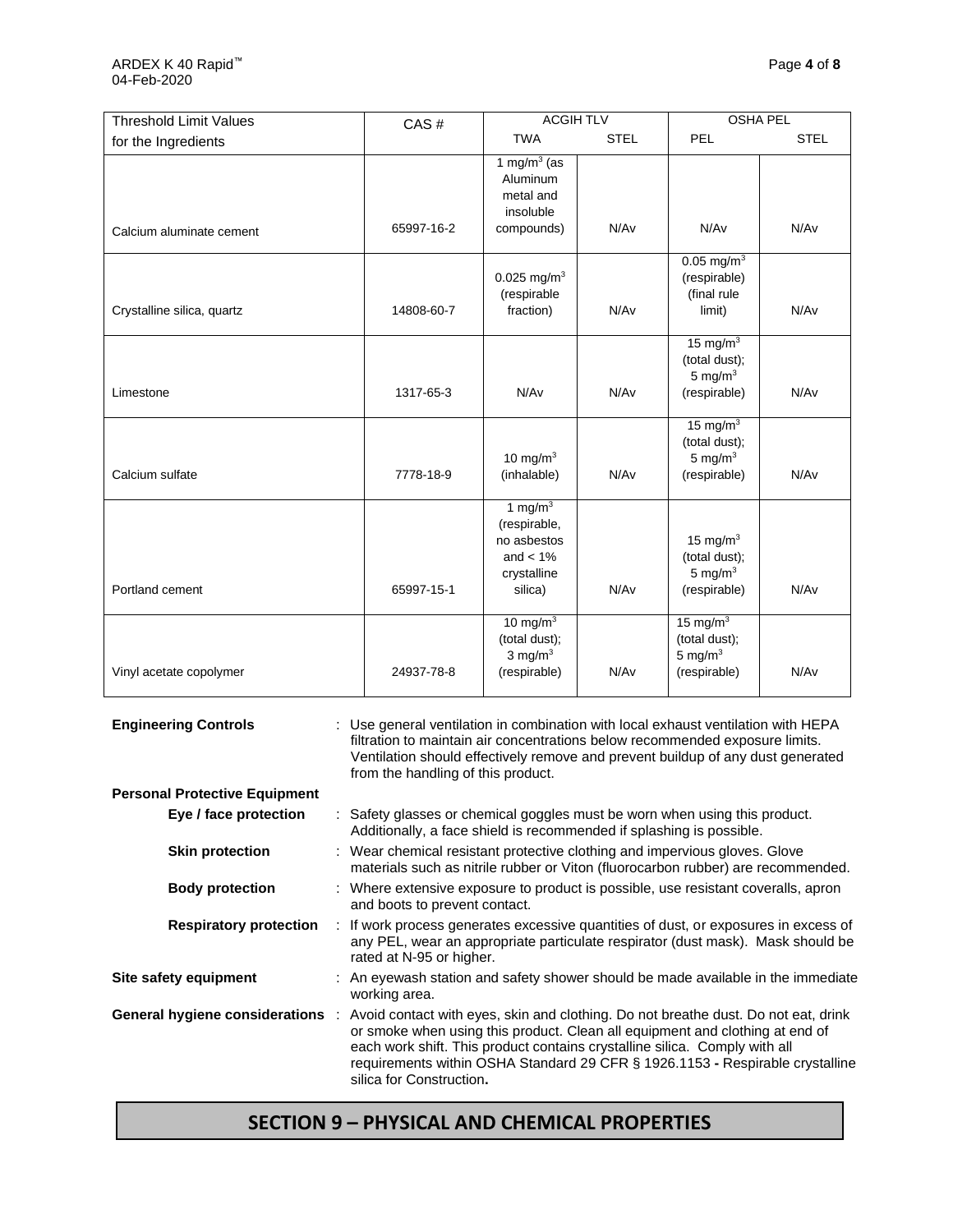| <b>Physical state</b>                                                                                         |        | : solid         | Appearance                                 |  | : gray powder          |
|---------------------------------------------------------------------------------------------------------------|--------|-----------------|--------------------------------------------|--|------------------------|
| Odor                                                                                                          |        | $:$ No odor     | Odor threshold                             |  | : N/Av                 |
| рH                                                                                                            |        | $: 10 - 12$     | <b>Specific gravity</b>                    |  | $\therefore$ 2.7 – 3.1 |
| <b>Boiling point</b>                                                                                          |        | : $N/Ap$        | Coefficient of water/oil distribution      |  | : $N/Av$               |
| <b>Melting/Freezing point</b>                                                                                 |        | : $N/Av$        | Solubility in water                        |  | : $<$ 55 g/L           |
| Vapor pressure (mm Hg @ 20°C / 68°F)                                                                          |        | : N/Av          | Evaporation rate ( $n$ -Butyl acetate = 1) |  | : N/Ap                 |
| Vapor density $(Air = 1)$                                                                                     |        | : N/Av          | Volatiles (% by weight)                    |  | : N/Av                 |
| Volatile organic compounds (VOCs)                                                                             | $\sim$ | $0$ g/L         |                                            |  |                        |
| Particle size                                                                                                 |        | : $N/Av$        | <b>Flammability classification</b>         |  | : Not flammable        |
| <b>Flash point</b>                                                                                            |        | : $N/Av$        | Lower flammable limit (% by vol)           |  | : Not available        |
| Flash point method                                                                                            |        | : $N/Av$        | Upper flammable limit (% by vol)           |  | : Not available        |
| <b>Auto-ignition temperature</b>                                                                              |        | : $N/Av$        | <b>Decomposition temperature</b>           |  | : Not available        |
| <b>Viscosity</b>                                                                                              |        | : Not available | <b>Oxidizing properties</b>                |  | $:$ Not available      |
| ■ ……   continued in the control of the control of the control of the control of the control of the control of |        |                 |                                            |  |                        |

**Explosion data: Sensitivity to mechanical impact / static discharge**

**:** Not expected to be sensitive to mechanical impact or static discharge.

## **SECTION 10 – REACTIVITY AND STABILITY INFORMATION**

| <b>Reactivity</b>                      | : Contact with water may cause hydration and formation of caustic calcium<br>hydroxide. |
|----------------------------------------|-----------------------------------------------------------------------------------------|
| <b>Stability</b>                       | : Stable under the recommended storage and handling conditions prescribed.              |
| <b>Hazardous reactions</b>             | : Hazardous polymerization does not occur.                                              |
| <b>Conditions to avoid</b>             | : High temperatures.                                                                    |
| Materials to avoid and incompatibility |                                                                                         |
|                                        | : Oxidizing agents. Strong acids.                                                       |
|                                        |                                                                                         |

**Hazardous decomposition products**

: None known, refer to hazardous combustion products in Section 5.

### **SECTION 11 – TOXICOLOGICAL INFORMATION**

| <b>Routes of exposure</b>                                                                                                                                           |                  | : Inhalation: YES Skin Absorption: NO Skin and Eyes: Yes Ingestion: YES |            |               |  |  |  |  |
|---------------------------------------------------------------------------------------------------------------------------------------------------------------------|------------------|-------------------------------------------------------------------------|------------|---------------|--|--|--|--|
| <b>Symptoms of exposure</b>                                                                                                                                         | : See Section 4. |                                                                         |            |               |  |  |  |  |
| <b>Calculated Acute Toxicity Estimates for the Product</b>                                                                                                          |                  |                                                                         |            |               |  |  |  |  |
| <i><b>Inhalation</b></i>                                                                                                                                            | : Not Available  |                                                                         |            |               |  |  |  |  |
| Oral                                                                                                                                                                | : Not Available  |                                                                         |            |               |  |  |  |  |
| Dermal                                                                                                                                                              | : Not Available  |                                                                         |            |               |  |  |  |  |
| <b>Toxicological data</b><br>: There are insufficient data for estimating the product's acute toxicity. See below<br>for individual ingredient acute toxicity data. |                  |                                                                         |            |               |  |  |  |  |
| <b>Acute Toxicity Parameters</b>                                                                                                                                    | $CAS \#$         | LC50, Inhalation                                                        | LD50, Oral | LD50, Dermal  |  |  |  |  |
| for the Ingredients                                                                                                                                                 |                  | $mg/L$ , Rat, 4 hr                                                      | mg/kg, rat | mg/kg, rabbit |  |  |  |  |
| Calcium aluminate cement                                                                                                                                            | 65997-16-2       | N/Av                                                                    | N/Av       | N/Av          |  |  |  |  |
| Crystalline silica, quartz                                                                                                                                          | 14808-60-7       | N/Av                                                                    | N/Av       | N/Av          |  |  |  |  |
| Limestone                                                                                                                                                           | 1317-65-3        | N/Av                                                                    | 6450       | N/Av          |  |  |  |  |
| Calcium sulfate                                                                                                                                                     | 7778-18-9        | N/Av                                                                    | > 3,000    | N/Av          |  |  |  |  |
| Portland cement                                                                                                                                                     | 65997-15-1       | N/Av                                                                    | N/Av       | N/Av          |  |  |  |  |
| Vinyl acetate copolymer                                                                                                                                             | 24937-78-8       | N/Av                                                                    | > 1,000    | N/Av          |  |  |  |  |

**Skin corrosion or irritation** : Causes skin corrosion when wet.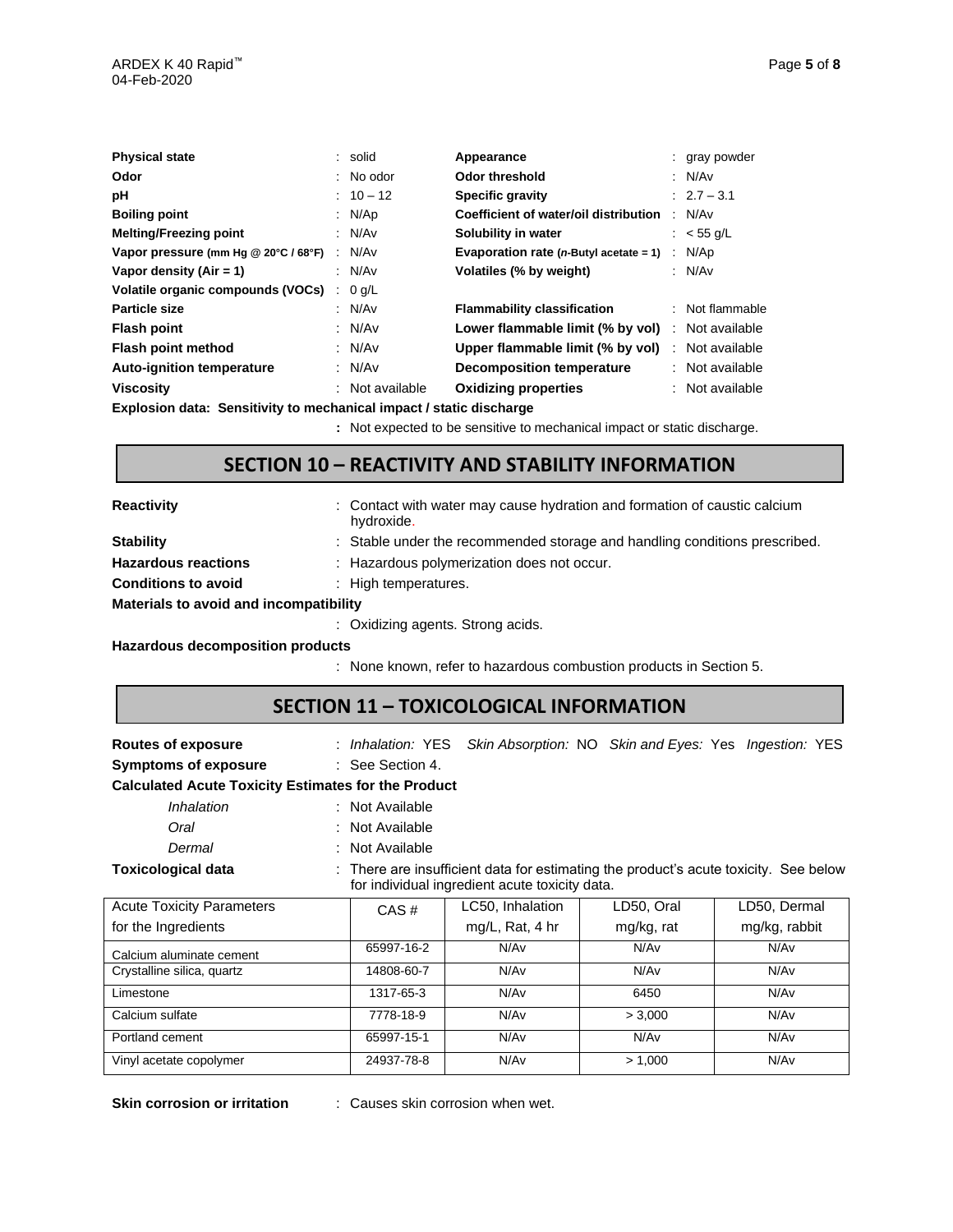ARDEX K 40 Rapid™ Page **6** of **8** 04-Feb-2020

#### **Serious eye damage / eye irritation**

|                                                          | : Causes eye burns. May cause blindness.                                                                                                                                                                                                                                                               |  |  |
|----------------------------------------------------------|--------------------------------------------------------------------------------------------------------------------------------------------------------------------------------------------------------------------------------------------------------------------------------------------------------|--|--|
|                                                          | Respiratory or skin sensitization : Portland cement may cause an allergic skin reaction, in hypersensitive individuals<br>possibly due to trace amounts of chromium.                                                                                                                                   |  |  |
| Germ cell mutagenicity                                   | : None known.                                                                                                                                                                                                                                                                                          |  |  |
| <b>Carcinogenic status</b>                               | : This product contains Crystalline silica. Crystalline silica (respirable size) is<br>classified as carcinogenic by inhalation by IARC (Group 1), ACGIH (Group A2),<br>NTP (Group 1) and OSHA (OSHA Select carcinogen). No other components are<br>listed as carcinogens by ACGIH, IARC, OSHA or NTP. |  |  |
| <b>Reproductive toxicity</b>                             | : None known.                                                                                                                                                                                                                                                                                          |  |  |
| <b>Specific Target Organ Toxicity, Single Exposure</b>   |                                                                                                                                                                                                                                                                                                        |  |  |
|                                                          | : May cause respiratory irritation.                                                                                                                                                                                                                                                                    |  |  |
| <b>Specific Target Organ Toxicity, Repeated Exposure</b> |                                                                                                                                                                                                                                                                                                        |  |  |
|                                                          | : May cause lung damage (silicosis) upon repeated or prolonged exposure. Silicosis<br>may be accompanied by complications such as kidney damage and autoimmune<br>disorders.                                                                                                                           |  |  |
| <b>Aspiration hazard</b>                                 | : None known.                                                                                                                                                                                                                                                                                          |  |  |
| <b>Additional information</b>                            | : N/Av                                                                                                                                                                                                                                                                                                 |  |  |

# **SECTION 12 – ECOLOGICAL INFORMATION**

| <b>Environmental effects</b>                         | : The product should not be allowed to enter drains or water courses or be<br>deposited where it can affect ground or surface waters. |
|------------------------------------------------------|---------------------------------------------------------------------------------------------------------------------------------------|
| Ecotoxicological                                     | : No data is available on the product itself.                                                                                         |
| <b>Ecotoxicity</b>                                   | : No data available.                                                                                                                  |
| <b>Biodegradability</b>                              | : No data available.                                                                                                                  |
| <b>Bioaccumulative potential:</b> No data available. |                                                                                                                                       |
| <b>Mobility in soil</b>                              | : No data available.                                                                                                                  |
| <b>PBT and vPvB assessment</b>                       |                                                                                                                                       |
|                                                      | : No data available.                                                                                                                  |
| Other adverse effects                                | : No data available.                                                                                                                  |

## **SECTION 13 – DISPOSAL CONSIDERATION**

| <b>Handling for disposal</b> | : Handle waste according to recommendations in Section 7.                                                                                                                                     |
|------------------------------|-----------------------------------------------------------------------------------------------------------------------------------------------------------------------------------------------|
| <b>Methods of disposal</b>   | : Dispose in accordance with all applicable federal, state, provincial and local<br>regulations. Contact your local, state, provincial or federal environmental agency<br>for specific rules. |
| Packaging                    | : Handle contaminated packaging in the same manner as the product.                                                                                                                            |
| <b>RCRA</b>                  | : For disposal of unused or waste material, check with local, state and federal<br>environmental agencies.                                                                                    |

## **SECTION 14 – TRANSPORTATION INFORMATION**

| <b>Regulatory</b><br>Information                      | UN<br><b>Number</b> | <b>Shipping Name</b>                                                    | <b>Class</b> | Packing<br>Group | Label       |
|-------------------------------------------------------|---------------------|-------------------------------------------------------------------------|--------------|------------------|-------------|
| TDG                                                   | <b>None</b>         | This product is not regulated according to Canadian<br>TDG regulations. | <b>None</b>  | <b>None</b>      | <b>None</b> |
| <b>TDG</b><br><b>Additional</b><br><b>Information</b> | <b>None</b>         |                                                                         |              |                  |             |
| <b>49 CFR/DOT</b>                                     | <b>None</b>         | This product is not regulated according to US DOT<br>regulations.       | <b>None</b>  | <b>None</b>      | <b>None</b> |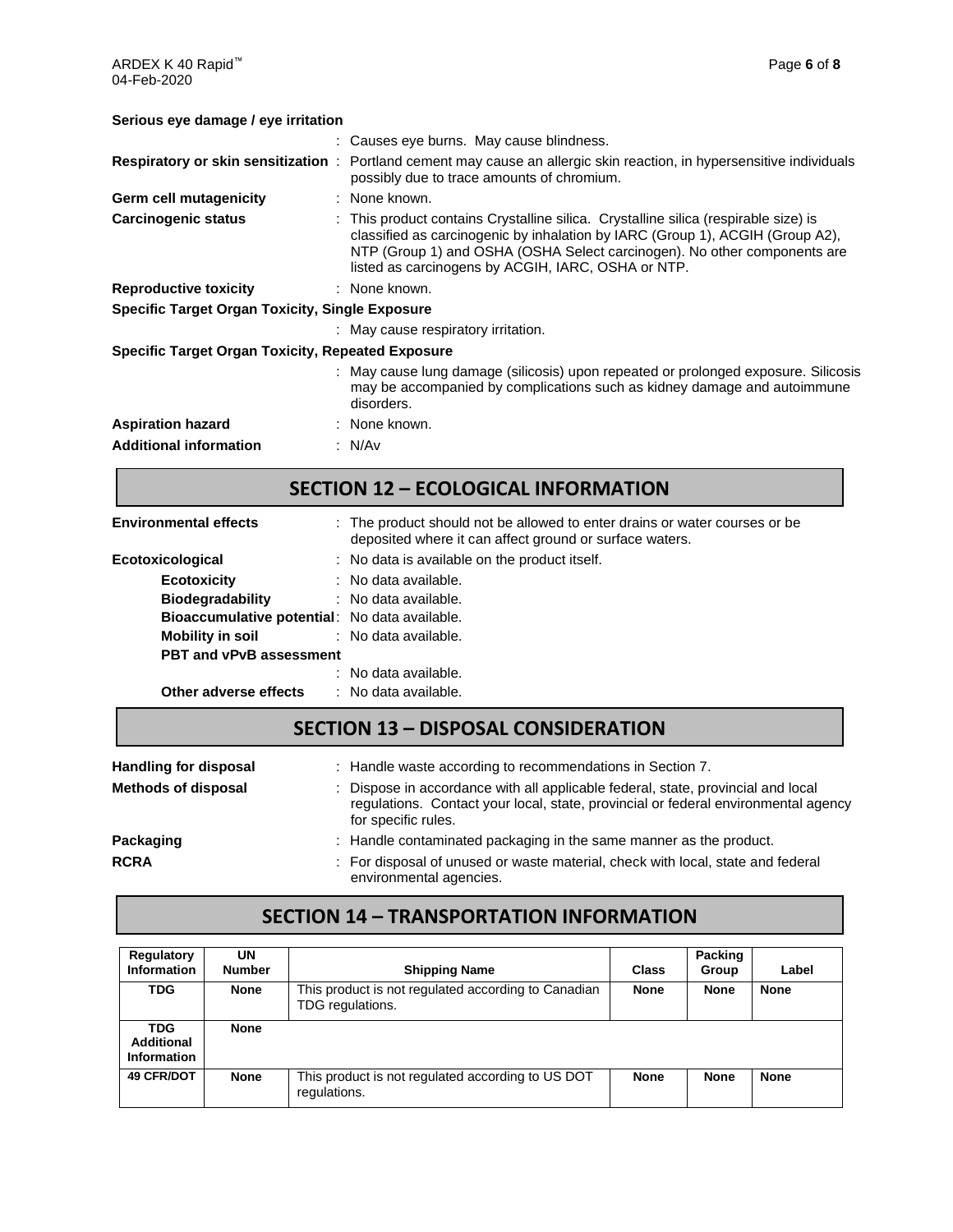| None |
|------|
|      |
|      |
|      |

**Not regulated by IMDG. Not regulated by IATA. Not a Marine Pollutant.**

## **SECTION 15 – REGULATORY INFORMATION**

#### **Canadian Information:**

This product has been classified according to the hazard criteria of the Hazardous Products Regulations (HPR). This SDS contains all information required by the HPR.

Canadian Environmental Protection Act (CEPA) information: All ingredients listed appear on either the Domestic Substances List (DSL) or the Non- Domestic Substances List (NDSL).

#### **US Federal Information:**

TSCA: All listed ingredients appear on the Toxic Substances Control Act (TSCA) inventory.

CERCLA Reportable Quantity (RQ) (40 CFR 117.302): None reported.

SARA TITLE III: Sec. 311 and 312, SDS Requirements, 40 CFR 370 Hazard Classes:

Immediate (Acute) health hazard

Chronic Health Hazard.

Under SARA Sections 311 and 312, the EPA has established threshold quantities for the reporting of hazardous chemicals. The current thresholds are 500 pounds or the threshold planning quantity (TPQ), whichever is lower, for extremely hazardous substances and 10,000 pounds for all other hazardous chemicals.

SARA TITLE III: Sec. 313, Toxic Chemicals Notification, 40 CFR 372: This material is not subject to SARA notification requirements, since it does not contain any Toxic Chemical constituents above *de minimus* concentrations.

U.S. State Right to Know Laws

California Proposition 65: See product label for information regarding Proposition 65.

Other State Right to Know Laws:

| Ingredient on State RTK Law? | CAS#       | CА | MA  | <b>MN</b> | <b>NJ</b> | NΥ        | РA  | RI  |
|------------------------------|------------|----|-----|-----------|-----------|-----------|-----|-----|
| Crystalline silica, quartz   | 14808-60-7 | No | Yes | Yes       | Yes       | <b>No</b> | Yes | Yes |
| Limestone                    | 1317-65-3  | No | Yes | No        | Yes       | No        | Yes | Yes |
| Calcium sulfate              | 7778-18-9  | No | Yes | No        | Yes       | No        | Yes | No  |
| Portland cement              | 65997-15-1 | No | Yes | No        | Yes       | <b>No</b> | Yes | Yes |

### **SECTION 16 – OTHER INFORMATION**

HMIS Rating **: \*** - Chronic Hazard 0 - Minimal 1 – Slight 2 – Moderate 3 – Serious 4 – Severe *Health:* \*3 *Flammability* 0 *Physical Hazard* 1 PPE:

Gloves, safety glasses

**Legend :** ACGIH: American Conference of Governmental Industrial Hygienists CAS: Chemical Abstract Services CERCLA: Comprehensive Environmental Response, Compensation, and Liability Act of 1980 CFR: Code of Federal Regulations DOT: Department of Transportation DSL: Domestic Substances List EPA: Environmental Protection Agency GHS: Globally Harmonized System HEPA: High Efficiency Particulate Air [filter] HMIS: Hazardous Materials Information System